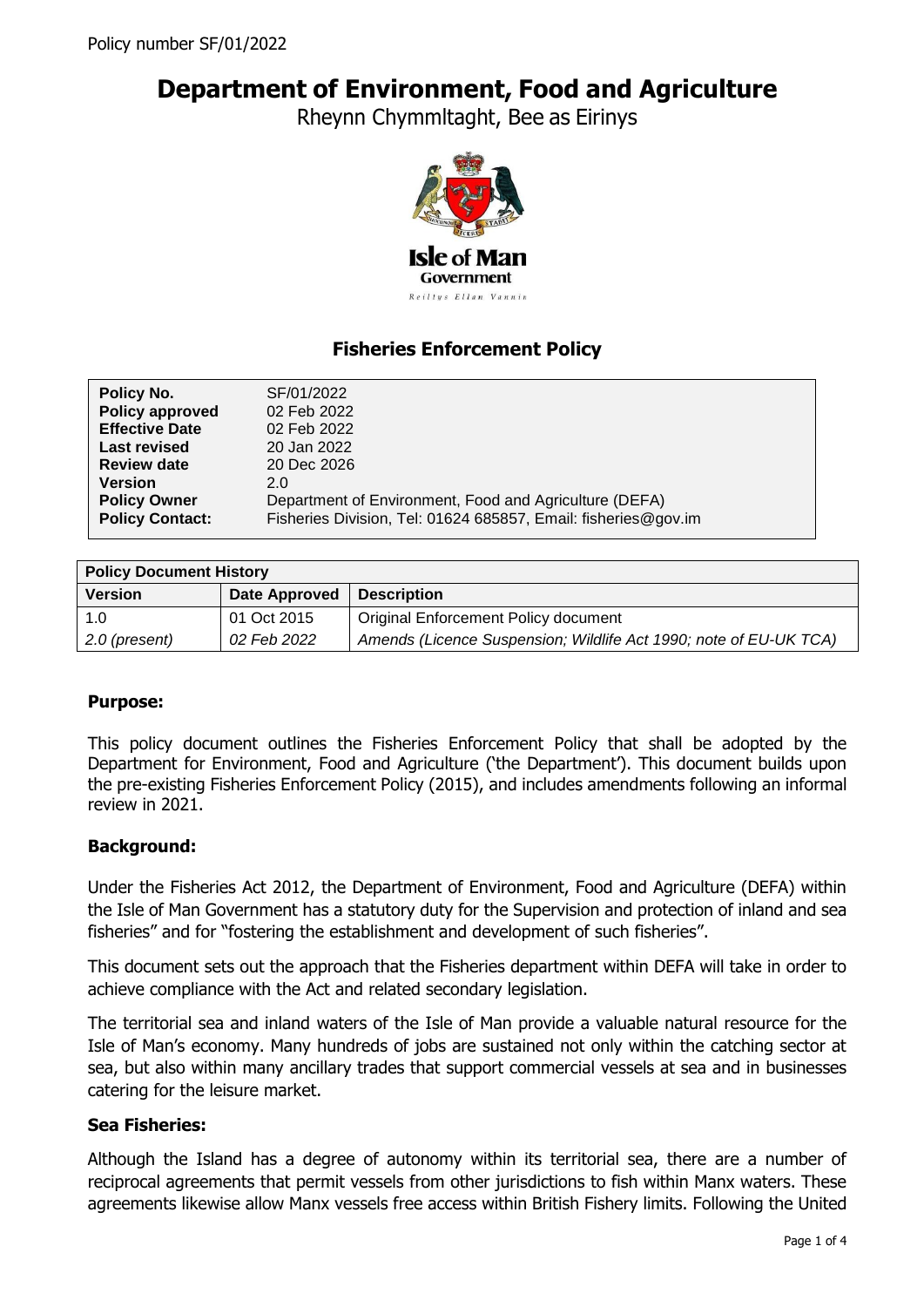### Policy number SF/01/2022

Kingdom exiting the European Union (EU) agreement has been reached allowing licenced EU vessels to fish within Manx waters. Enforcement of legislation at sea has to be non-discriminatory by way of nationality.

### **Inland Fisheries:**

Within inland waters, legislation regulates the ways in which recreational angling may be pursued, and provides safeguards to fish stocks and their habitats against potentially detrimental impacts of other activities, such as flood management and building development.

#### **Regulations:**

Regulations arising from the Fisheries Act 2012 can be broadly separated into two main types:

Input controls, which reduce or contain effective fishing effort e.g.

- Restricting the number of fishing licences issued.
- Imposing area/temporal closures e.g. closed areas/curfews
- Limiting the number and types of fishing gear allowed.
- Setting minimum legal mesh sizes and escape gaps.

Output controls which are used to restrict total catch in line with predetermined limits e.g.

- Imposing catch quotas and bag limits.
- Setting legal landing sizes.
- Outlawing the taking of certain species or categories of fish such as spawning females and diadromous fish at sea.

Fisheries Officers are also warranted officers under the Wildlife Act 1990, and certain secondary regulation that is enacted by that Act.

#### **Aim:**

Through the effective enforcement of the Fisheries Act 2012 and related secondary legislation, the Fisheries Division of the Environment Directorate, DEFA will conserve the marine and freshwater fish and shellfish populations of the Isle of Man. This document outlines the general principles and processes that the Department shall follow with respect to enforcement of the Fisheries Act and secondary legislation, including conditions of licence granted under those statutory powers.

#### **General Principles**

Regulations must take account of the cost and resource implications of enforcement activities, which can be substantial. Control of these costs is best achieved when the regulating body and stakeholders can agree on the need for regulations and acknowledge the benefits, thus minimising the risk of noncompliance. This is not always achievable due to a lack of consensus on the efficacy of different conservation and management techniques.

For enforcement to be effective and affordable, it is essential that where possible the regulatory process engage with all stakeholders' legitimate interests to maximise support for the legislation.

Popular support for legislation helps to deter would-be transgressors both via peer pressure and increasing the likelihood of offending behaviour being reported.

Through the process of stakeholder engagement and the Department's subsequent activities, the process shall be based on the principles of:

- Proportionality
- Accountability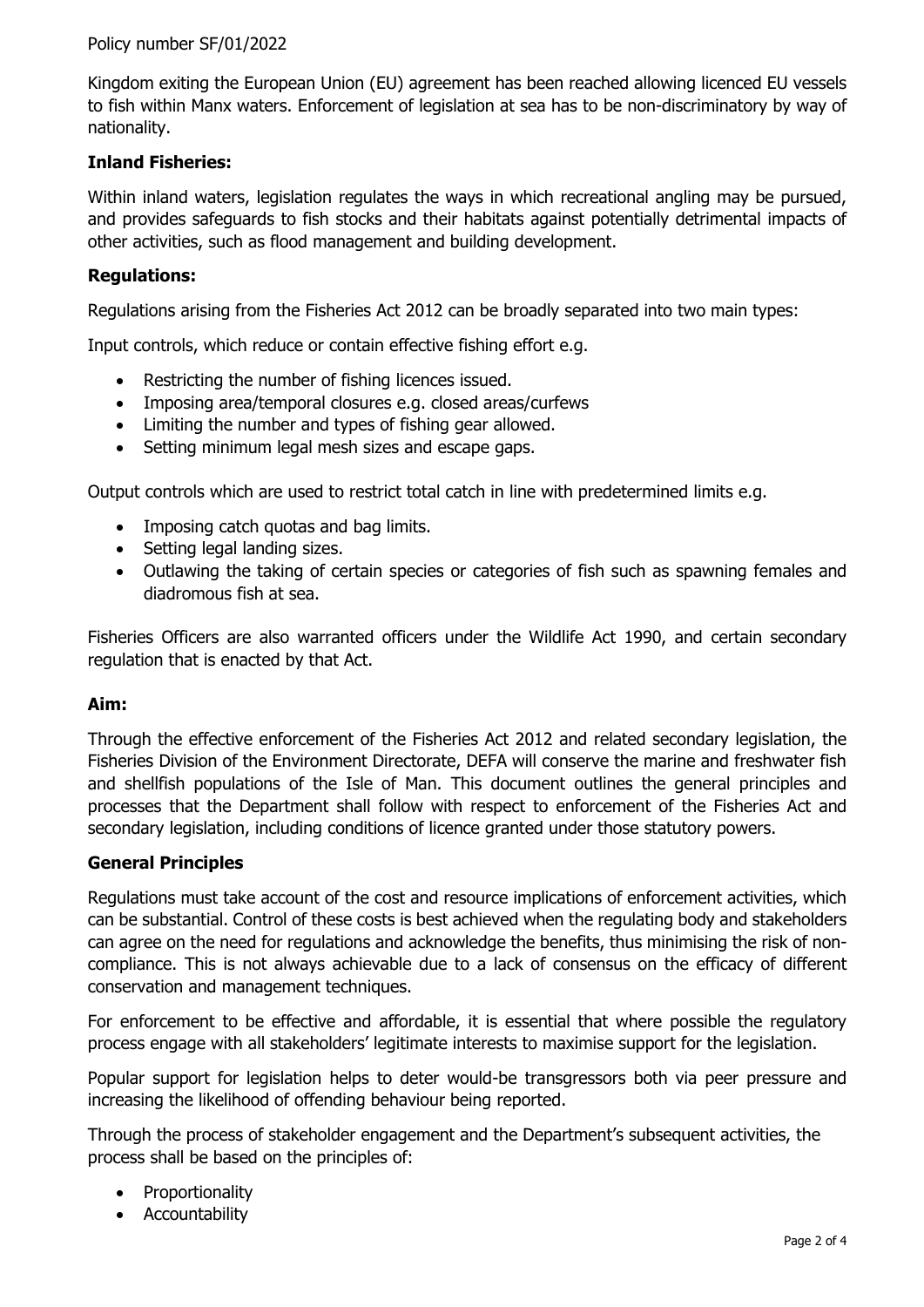- Consistency
- Transparency

# **Enforcement options**

The aim of the Department is to achieve the highest degree of legislation compliance possible through the provision of education, advice and guidance, including:

- Production of advisory literature and dissemination of information, advice and guidance via conventional sources, including the government website, and social media.
- Distribution of information specifically targeted to the relevant user group, e.g. handing out code of conduct leaflets to anglers during licence checks, FISHTXT (SMS) alerts to commercial vessel owners
- Ongoing direct and interactive stakeholder engagement e.g. meetings of the Manx Recreational Anglers Forum, the Manx Fish Producers Organisation (MFPO) and the Isle of Man Scallop Management Board.
- Prompt and comprehensive responses to individual enquiries.

Where this is not successful, appropriate and proportionate action will be taken by utilising one of the following enforcement and administrative tools:-

# **Oral advice/warning**

Where it is considered that a minor infringement may have been inadvertently been committed, oral advice may be given to the transgressor, and a written record of the incident and action taken will be made by the officer and used as a reference should a further offence be committed. Whenever possible, this record will be produced in the presence of, and endorsed by, the transgressor.

# **Advisory letter**

Where it is believed that breaches of the law may have been committed and it is deemed appropriate to do so, an advisory letter may be sent as a reminder of the law and the need for compliance.

# **Official written warning**

Where there is evidence that an offence has been committed but it is not appropriate to implement formal prosecution proceedings, an official written warning may be issued outlining the date, time and nature of the alleged offence, and stating that a prosecution may be perused should a repeat of the behaviour occur.

# **Official caution**

This is similar to an official written warning except that the person concerned is formally interviewed under caution. An official caution should only be issued when there is sufficient evidence to bring a prosecution but it is considered appropriate to caution rather than prosecute. The offender must admit their guilt and formally acknowledge that they will accept the caution as an alternative to being prosecuted.

Official cautions are kept on record for five years and would be brought to the courts attention should future transgressions lead to a prosecution.

# **Prosecution**

The powers afforded to the department to pursue a criminal prosecution are essential to discourage non-compliance, particularly where it is considered that the above options would not deliver the desired outcomes and/or that a conviction would provide a strong deterrent for other would-be offenders.